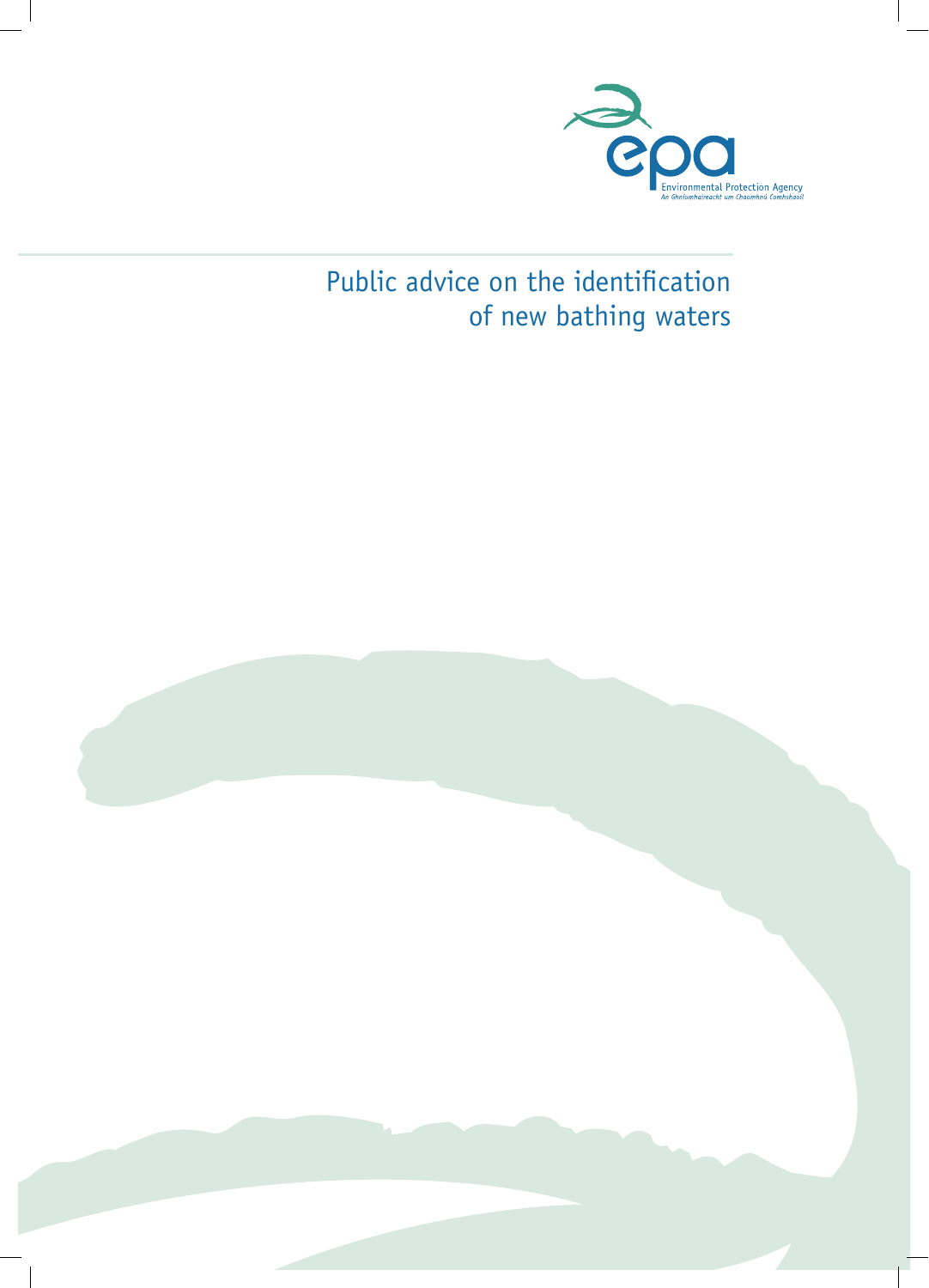## **ENVIRONMENTAL PROTECTION AGENCY**

The Environmental Protection Agency (EPA) is responsible for protecting and improving the environment as a valuable asset for the people of Ireland. We are committed to protecting people and the environment from the harmful effects of radiation and pollution.

# **The work of the EPA can be divided into three main areas:**

**Regulation:** *We implement effective regulation and environmental compliance systems to deliver good environmental outcomes and target those who don't comply.*

**Knowledge:** *We provide high quality, targeted and timely environmental data, information and assessment to inform decision making at all levels.*

**Advocacy:** *We work with others to advocate for a clean, productive and well protected environment and for sustainable environmental behaviour.*

# **Our Responsibilities**

## **Licensing**

We regulate the following activities so that they do not endanger human health or harm the environment:

- waste facilities *(e.g. landfills, incinerators, waste transfer stations)*;
- large scale industrial activities (*e.g. pharmaceutical, cement manufacturing, power plants)*;
- intensive agriculture *(e.g. pigs, poultry)*;
- the contained use and controlled release of Genetically Modified Organisms *(GMOs)*;
- sources of ionising radiation *(e.g. x-ray and radiotherapy equipment, industrial sources)*;
- large petrol storage facilities;
- waste water discharges;
- dumping at sea activities.

## **National Environmental Enforcement**

- Conducting an annual programme of audits and inspections of EPA licensed facilities.
- Overseeing local authorities' environmental protection responsibilities.
- Supervising the supply of drinking water by public water suppliers.
- Working with local authorities and other agencies to tackle environmental crime by co-ordinating a national enforcement network, targeting offenders and overseeing remediation.
- Enforcing Regulations such as Waste Electrical and Electronic Equipment (WEEE), Restriction of Hazardous Substances (RoHS) and substances that deplete the ozone layer.
- Prosecuting those who flout environmental law and damage the environment.

## **Water Management**

- Monitoring and reporting on the quality of rivers, lakes, transitional and coastal waters of Ireland and groundwaters; measuring water levels and river flows.
- National coordination and oversight of the Water Framework **Directive**
- Monitoring and reporting on Bathing Water Quality.

# **Monitoring, Analysing and Reporting on the Environment**

- Monitoring air quality and implementing the EU Clean Air for Europe (CAFÉ) Directive.
- Independent reporting to inform decision making by national and local government *(e.g. periodic reporting on the State of Ireland's Environment and Indicator Reports)*.

#### **Regulating Ireland's Greenhouse Gas Emissions**

• Preparing Ireland's greenhouse gas inventories and projections. • Implementing the Emissions Trading Directive, for over 100 of the largest producers of carbon dioxide in Ireland.

#### **Environmental Research and Development**

• Funding environmental research to identify pressures, inform policy and provide solutions in the areas of climate, water and sustainability.

#### **Strategic Environmental Assessment**

• Assessing the impact of proposed plans and programmes on the Irish environment *(e.g. major development plans)*.

#### **Radiological Protection**

- Monitoring radiation levels, assessing exposure of people in Ireland to ionising radiation.
- Assisting in developing national plans for emergencies arising from nuclear accidents.
- Monitoring developments abroad relating to nuclear installations and radiological safety.
- Providing, or overseeing the provision of, specialist radiation protection services.

## **Guidance, Accessible Information and Education**

- Providing advice and guidance to industry and the public on environmental and radiological protection topics.
- Providing timely and easily accessible environmental information to encourage public participation in environmental decision-making *(e.g. My Local Environment, Radon Maps)*.
- Advising Government on matters relating to radiological safety and emergency response.
- Developing a National Hazardous Waste Management Plan to prevent and manage hazardous waste.

#### **Awareness Raising and Behavioural Change**

- Generating greater environmental awareness and influencing positive behavioural change by supporting businesses, communities and householders to become more resource efficient.
- Promoting radon testing in homes and workplaces and encouraging remediation where necessary.

## **Management and structure of the EPA**

The EPA is managed by a full time Board, consisting of a Director General and five Directors. The work is carried out across five Offices:

- Office of Environmental Sustainability
- Office of Environmental Enforcement
- Office of Evidence and Assessment
- Office of Radiological Protection
- Office of Communications and Corporate Services

The EPA is assisted by an Advisory Committee of twelve members who meet regularly to discuss issues of concern and provide advice to the Board.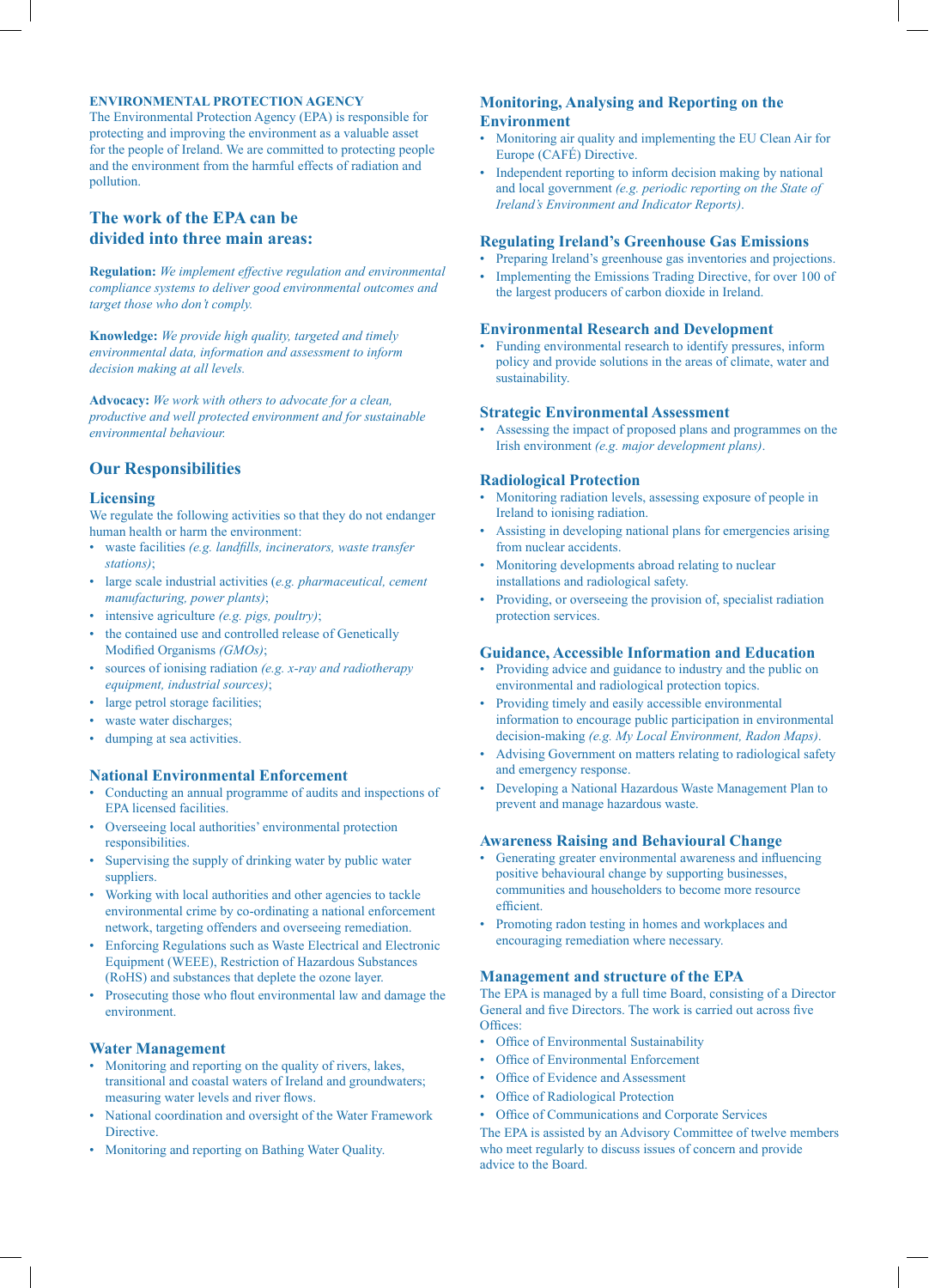# Public advice on the identification of new bathing waters



July 2016 

# **Abstract:**

This document provides advice for the general public on submissions for the identification of new bathing waters.

This document not intended to be a legal interpretation of the requirements of the Bathing Water **Regulations** (SI No. 79 of 2008) as amended (SI No. 351 of 2011).

# **Purpose of this Document**

The purpose of this document is to provide advice to members of the public on the type and quality of information likely to be required to support submissions for new bathing waters in order that they may be considered by local authorities for inclusion in national monitoring programs.

# **Disclaimer**

Every effort has been made to ensure the accuracy of the material contained in this publication however the former Department of Environment, Community, and Local Government (DECLG) – now the Dept. of Communications, Climate Action, and Environment, the Environmental Protection Agency (EPA), the author, or other staff involved in the review and assessment of these guidelines accepts any responsibility whatsoever for loss or damage occasioned, or claimed to have been occasioned, in part or in full, as a consequence of any person acting or refraining from acting, as a result of a matter contained in this publication. All or part of this publication may be reproduces without permission, provided the source is acknowledged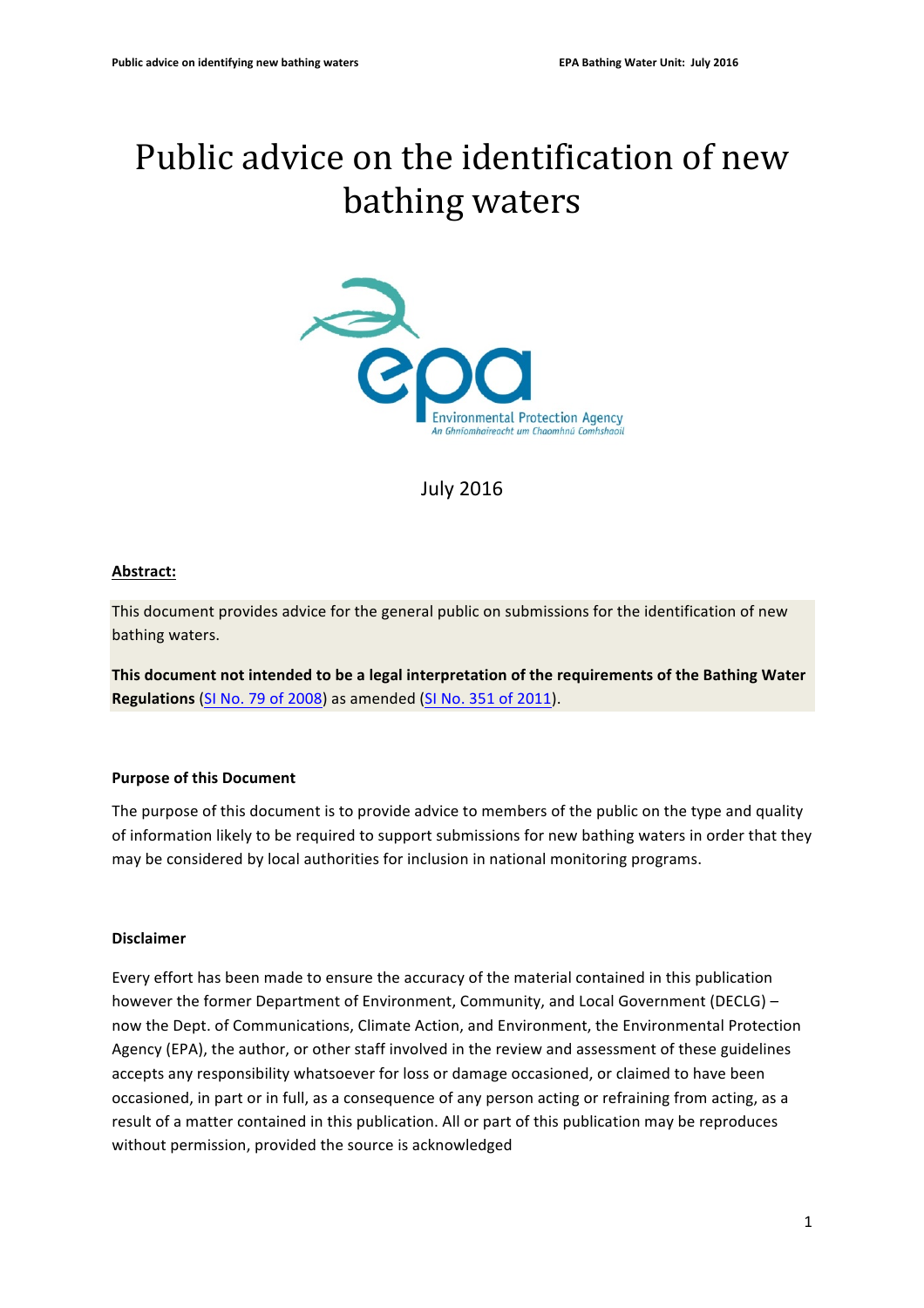# **Acknowledgements**

The Agency acknowledges the input to this document of the National Bathing Water Expert Group (comprising representatives from DECLG, EPA, Local Authorities, the HSE, Irish Water, and academic research), the EPA Bathing Water team, and those external stakeholders and members of the public who assisted with providing contributions and review of this guidance.

# **Background**

Bathing water in Ireland has been regularly monitored since the mid 1990's and the overall quality of Irish bathing waters is generally of a very high standard. In 2008, Ireland transposed the revised Bathing Water Directive (2006/7/EC) into Irish legislation as S.I. No. 79 of 2008.

These new Regulations set considerably more stringent criteria for the bacteriological quality of bathing waters together with strong focus on the management of pollution sources with the aim of reducing the risk to public health form bathing waters.

As of June 2016, there are 140 identified bathing waters on the national monitoring program whereby bathing water quality is reported to the European Commission on an annual basis. The EPA is aware that many waters which have not been formally identified as bathing waters under the Regulations transposing the Bathing Waters Directive are also monitored by local authorities on a voluntary basis (e.g. those waters involved in the Green Coast award scheme and areas used less frequently where bathing or other aquatic activity is known to take place). The Agency considers that these waters should form part of the national monitoring programme and encourages local authorities and the public to assess these for inclusion in keeping with the criteria set out in this guidance.

The 2008 Bathing Water Regulations incorporate a requirement for Public participation in the development of national monitoring programmes however the means by which this is achieved and the type and quality of information required is not specified, nor indeed are the factors which Local Authorities should consider in their assessment of any submissions.

This document, and it supporting advice for Local Authorities, aims to provide a mechanism for all interested parties to become involved in the consultation process.

# **Roles and Responsibilities**

In Ireland, the Local authorities have the primary responsibility for the development and management of bathing waters together with the assessment of pollution impacts and the implementation of management measures designed to minimise pollution. These are set out in bathing water profiles for each of the identified bathing waters.

Uisce Éireann (Irish Water) is now the statutory body with responsibility for the operation of municipal wastewater treatment systems and their associated infrastructure.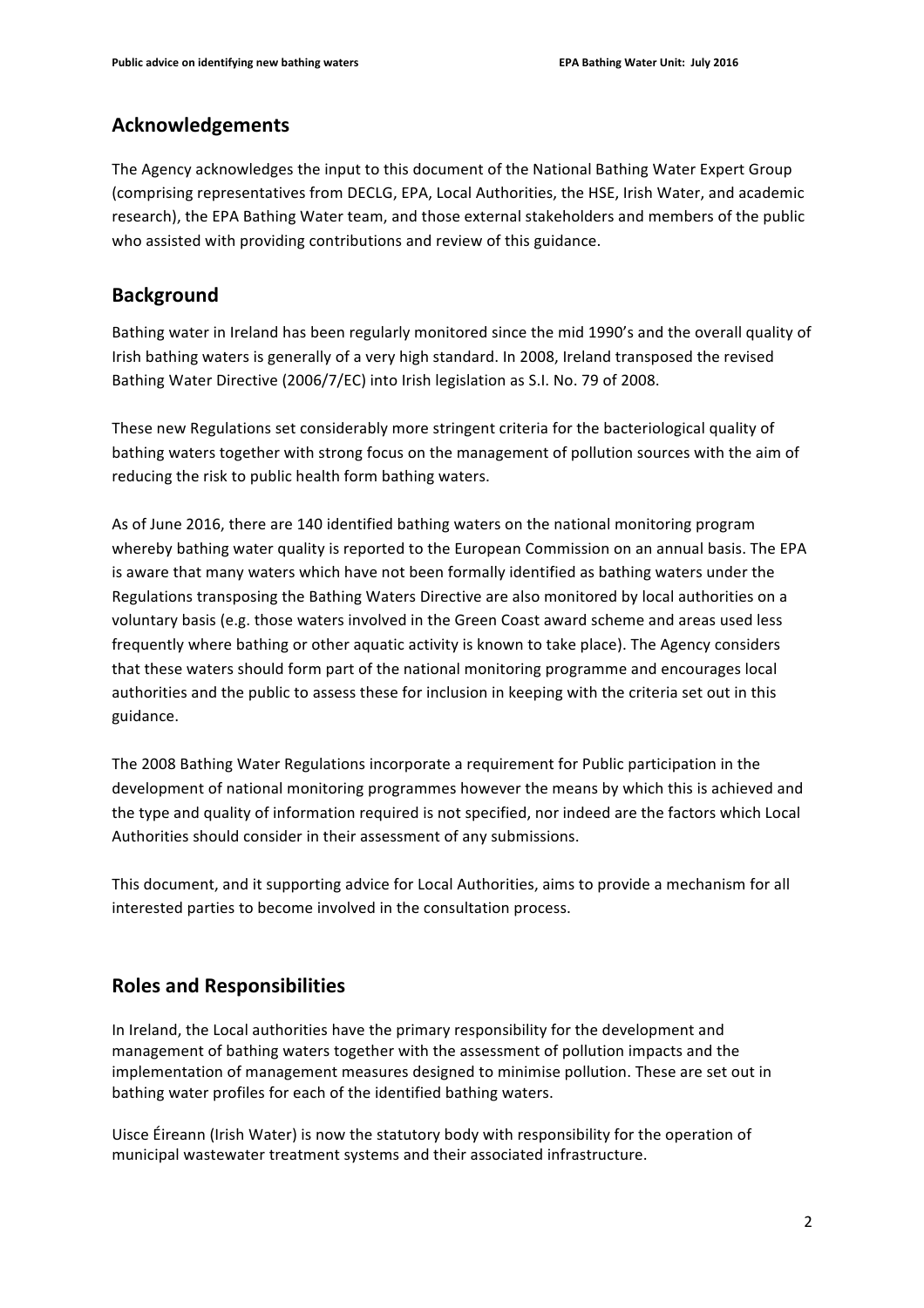A number of other national bodies such as National Parks and Wildlife Service (NPWS), Dept. of Arts, Heritage and Gaeltacht (DAHG), and the Marine Institute (MI) may also be affected by beach designations. The opinion of the National Parks and Wildlife Service (Department of Arts Heritage and Gaeltacht) must be sought where the proposed bathing water is within or adjacent to a designated area.

The EPA's role is that of regulator in respect of application of the Bathing Water Regulations and it is responsible for the assessment and reporting of bathing water data to the European Commission. The EPA's bathing water unit submits details of all local authority identified bathing waters to the European Commission in May each year.

In order to allow local authorities to prepare the required bathing water profiles and any associated management plans, any new designations made after January in any one year will generally be included in the following year's program.

Any person, or community body, can request of a local authority that any inland or coastal water used for bathing should be formally identified however; in order for it to do so, the local authority must be satisfied that it meets the relevant criteria for classification as a bathing water. Having reviewed the submission should the local authority consider that the criteria for identification as a bathing water are not met it is required to communicate this decision and the reasoning behind it to the submitter.

# **What exactly is a bathing water - and just what is meant by bathing?**

The principal criterion for identification as a bathing water is **bather numbers**. Article 4(2) of the Bathing Water Regulations 2008 states that: "The bathing waters to be identified by a local authority shall be all elements of surface water where the authority expects a large number of people to *bathe*". Rather surprisingly neither the term "bather", nor what constitutes a "large number", is explicitly defined in the BW Directive  $(2006/7/EC)$  as this can vary significantly between e.g. Mediterranean climates and those northern European / Scandinavian countries where bathers would generally be significantly fewer in number.

The opinion of the European Commission is that term 'bathers' should include all beach users whether or not they participate in any degree of water immersion however Member States have generally interpreted 'bathers' as meaning those in contact with the water for recreational use. In submissions for the designation of any new bathing water Local Authorities will look for clear evidence of 'bathing' as well as other uses of proposed beach and water.

Note: Water sports such as kayaking, surfing, windsurfing etc. are not covered by the Bathing Water Directive and locations where these are practised would not be considered as 'bathing' water unless there is also evidence of bathing. Local authorities could consider these locations for inclusion in monitoring programmes from a public health perspective.

Within an Irish context it is very difficult to set a specific figure on the numbers of bathers (or beach users) as all bathing waters differ in both popularity and accessibility and one figure will not be suitable for all sites.

For the currently identified bathing waters estimates of the maximum numbers of bathers per day can range from as few as 5 up to 500 or more depending on both its location – and of course the weather!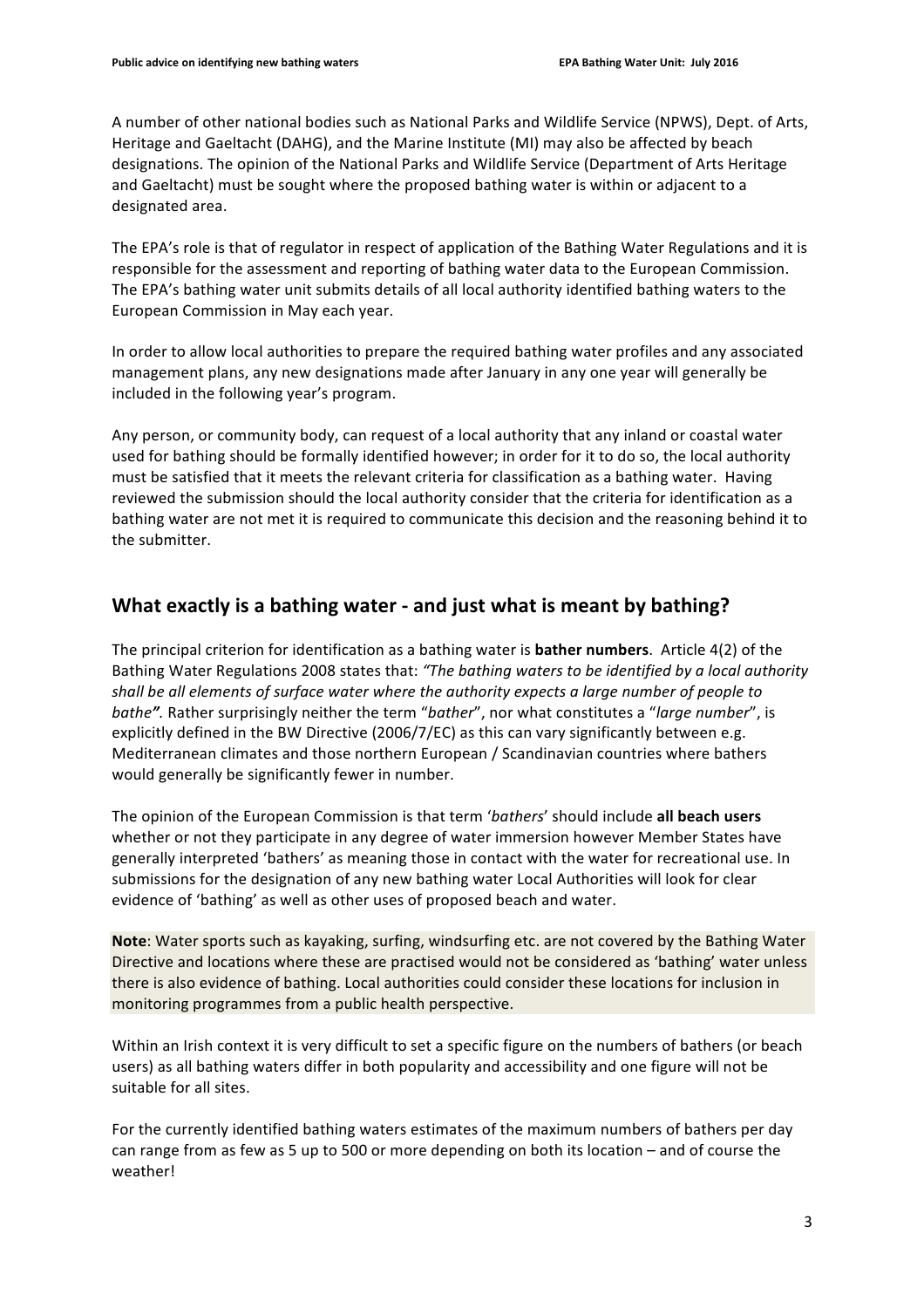As a general rule of thumb it is suggested that any waters being proposed for formal identification as bathing waters under the 2008 Bathing Water Regulations should, over the course of any day at peak periods during the course of the bathing season, have **at least 50 beach users** / **at least 10 -15 bathers** for smaller / more remote bathing areas and at least 100 beach users / at least 20 -30 **bathers** per day for larger / more accessible areas. These numbers are considered minimum requirements and local authorities may choose to apply larger thresholds if considered appropriate.

Submissions should give an indication of the proportion / number of beach users actually engaged in any form of contact immersion, be it simply paddling or whole body immersion, as well as those engaged in other water sports and using the landward area of the proposed bathing water.

# Applications for designation of bathing waters

Local Authorities are required to submit to the EPA details of any identified bathing waters they propose to monitor in that year by  $24<sup>th</sup>$  March each year. This information is subsequently conveyed to the European Commission. While such identification does not require a defined process it is recommended that they consider the criteria set out in this Guidance.

Applications can come from within the local authority, other public bodies, community groups, or other third parties requesting the designation of new bathing waters. Public submissions on new bathing waters should be able to be submitted to the local authority at any time however it is generally impractical for local authorities to add new bathing areas after their selection has been made to the EPA and thus the public are encouraged to submit any proposals during the summer period for inclusion in the following seasons monitoring program.

To allow a reasonable period for the assessment of any potential bathing areas public participation in the proposal of new bathing waters is generally sought during the previous bathing season by means of notifications on local authority websites and / or national / local press. This window for submissions generally runs between the start of June and the end of July but this can vary from one authority to another and local authorities are encouraged to be somewhat more flexible in this regard.

All public applications should include evidence of the criteria set out in the Annexes of this document. These should include evidence of consultation with bathing water users, local businesses, environmental, and civic groups (where relevant).

# **Designation process outline and timescale for public submissions**

- a) Applications should preferably be made using the format provided in the Annex to this document and submitted to the relevant local authority environment section. Submissions received by local authorities should be acknowledged within 1 month of the date of receipt.
- b) If the information supplied does not meet the requirements the local authority may request from the submitter any additional information it considers necessary and the application will be placed "on hold" until such information is received or the request for identification is withdrawn by the applicant.
- c) The local authority should provide notification that a submission has been received and provide an opportunity for this to be viewed by any interested parties for a period of 1 **month** following receipt. Ideally this should be by electronic means (e.g. on their website)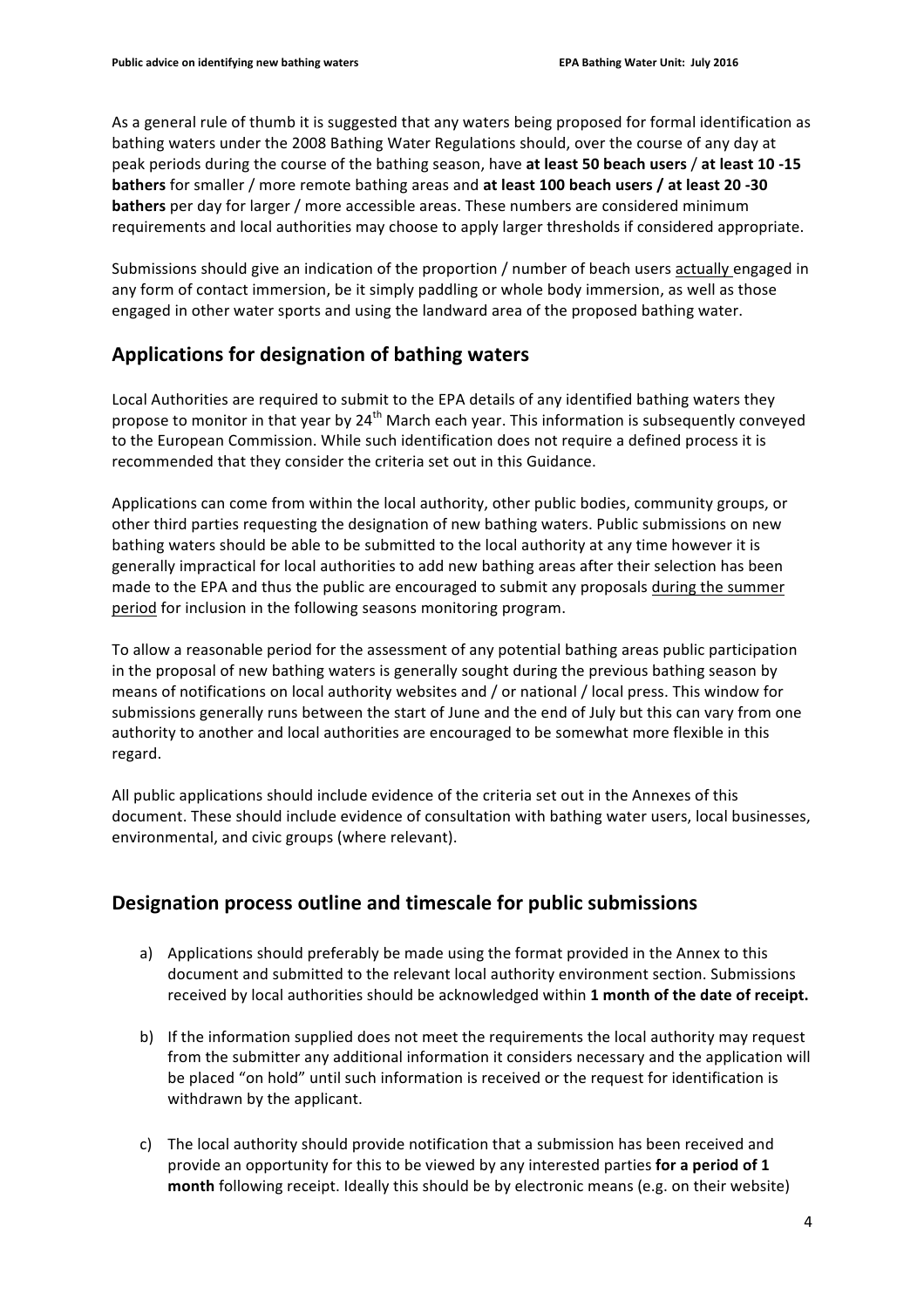but this may not always be practicable and consideration needs to be given to the confidentiality of any information provided. Comments from interested parties should be submitted to the relevant local authority environment department (or as otherwise advised by the local authority). These are also likely to be made available for review.

- d) The local authority may choose to consult with Irish Water in relation to any proposed waters where a proposed identification as bathing water could impact on the quality of water used for abstraction for drinking water supplies, and also in relation to any proposed inland or coastal waters which may be impacted either by wastewater discharges from treatment plants or sewer networks. In its response Irish Water should advise as to whether the water / waste water infrastructure is fit for purpose, where improvements are required, and the timeline for such improvements.
- e) Following the consultation period, and taking account of any correspondence or comments received, the local authority will make their decision on accepting or rejecting the submission based on the criteria set out in the EPA document "A framework to assist Local *Authorities in the assessment of submissions for the identification of new bathing waters*" or other criteria which may be determined by the local authority. This should be done within 1 **month** of the close of the consultation period.
- f) Where a local authority defers its final decision pending monitoring and evaluation of water quality or formal risk assessment (e.g. by Irish Water Safety) this should be conveyed to the submitter and the decision making process continued when such information becomes available.
- g) Where the submission meets the necessary requirements for acceptance as a new identified bathing water this should be conveyed to both the submitter, to Irish Water (if relevant), and to EPA Bathing water unit (bathingwater@epa.ie) at the earliest opportunity. The EPA will liaise with the local authority in respect of the provision of GIS data and the preparation of bating water profiles as necessary.
- h) Where the submission does not meet the necessary requirements for acceptance as a new identified bathing water consideration should be given by the local authority to its inclusion as an 'other monitored water' to ensure public health of any bathers.
- i) Where an application to identify either as a bathing water (under the BW Regulations) or as an 'other monitored water' is accepted the local authority should communicate this as widely as possible to inform potential users. This may be done via website notices local newspapers, newsletters, as well as on information boards at the bathing water itself.
- I) Where an application for identification is rejected by the local authority all factors relating to the grounds for the rejection should be clearly set out and communicated to both the submitter, Irish Water (if relevant), and the EPA Bathing Water unit at the earliest opportunity.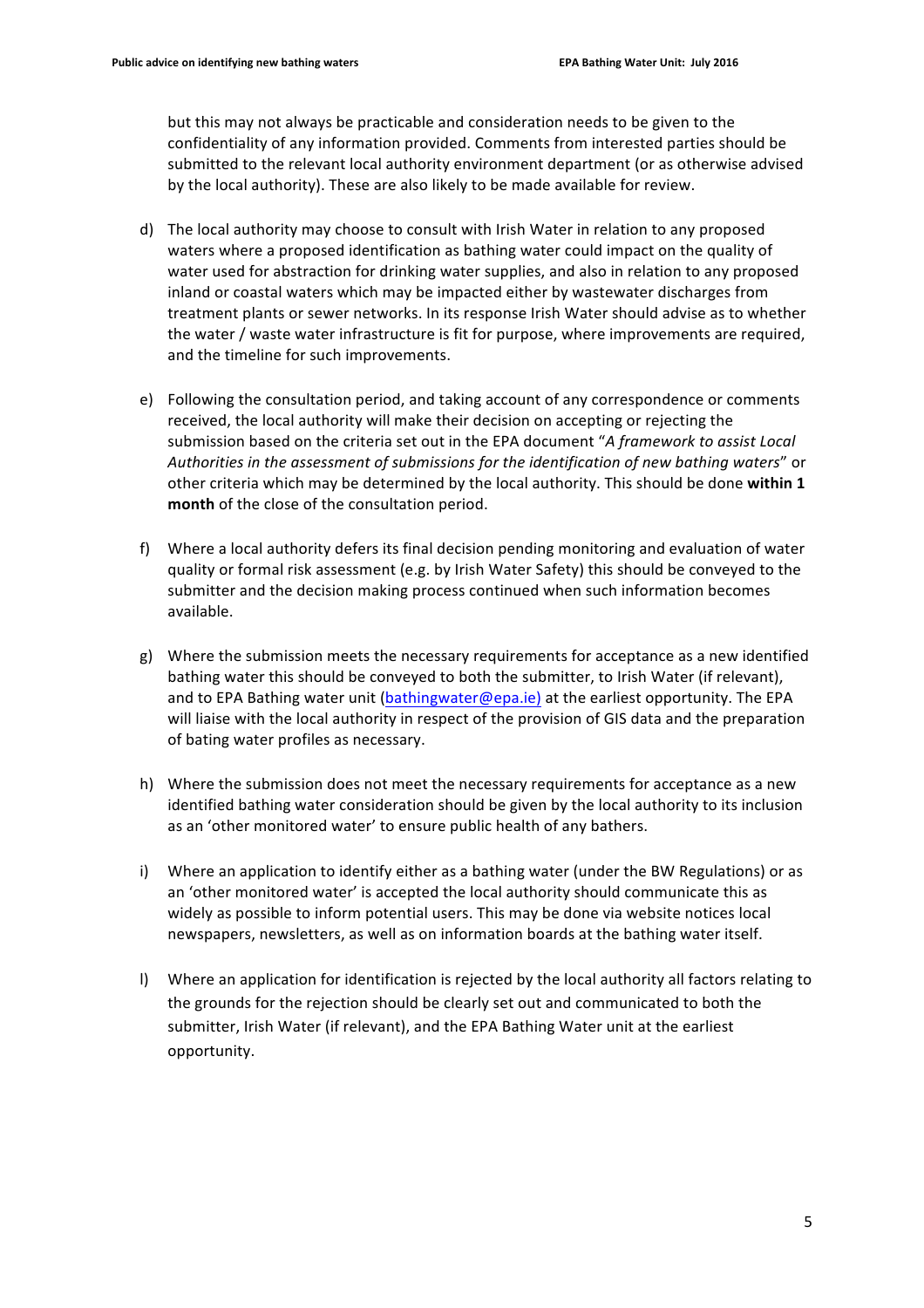

# **Information which should be supplied for to support the identification of new bathing waters:**

# **Evidence of usage for bathing**

- It is desirable that at least 2 user surveys should be conducted on separate days at times during the bathing season  $(1<sup>st</sup>$  June –  $15<sup>th</sup>$  September) when peak usage would be expected (e.g. in good weather, at weekends or Bank holidays, half term, school holiday period etc.)
- These surveys should preferably be carried out over the time period when greatest numbers of users would be expected e.g. 11am to 3pm, or as close to peak times as tidal or other local conditions allow.
- Surveys should ideally provide both a breakdown of numbers of actual bathers (swimmers, paddlers) and also general beach users.
- Evidence should be provided (if possible) to support historic trends for usage of the area.

# **Information about the location**

Information should be supplied in written or visual format(s) providing information on:

- Physical & Environmental:
	- Details of the proposed location e.g. Ordinance Survey maps or similar charting of the proposed area.
	- Details of the physical characteristics of the proposed bathing area e.g. sandy, stony, steeply shelving etc.
	- Environmental designations (NHA, SAC, Natura 2000 etc.)
	- Commercial activities (Harbour, Ports, Fisheries, Shell Fisheries)
- Access
	- Is the location accessible by road?
	- Is there any existing signage identifying the beach?
	- Are there suitable footpaths to the beach for public access?
	- If there are sand dunes are these likely to be susceptible to erosion or have they e.g. been planted with grasses to aid their stabilisation?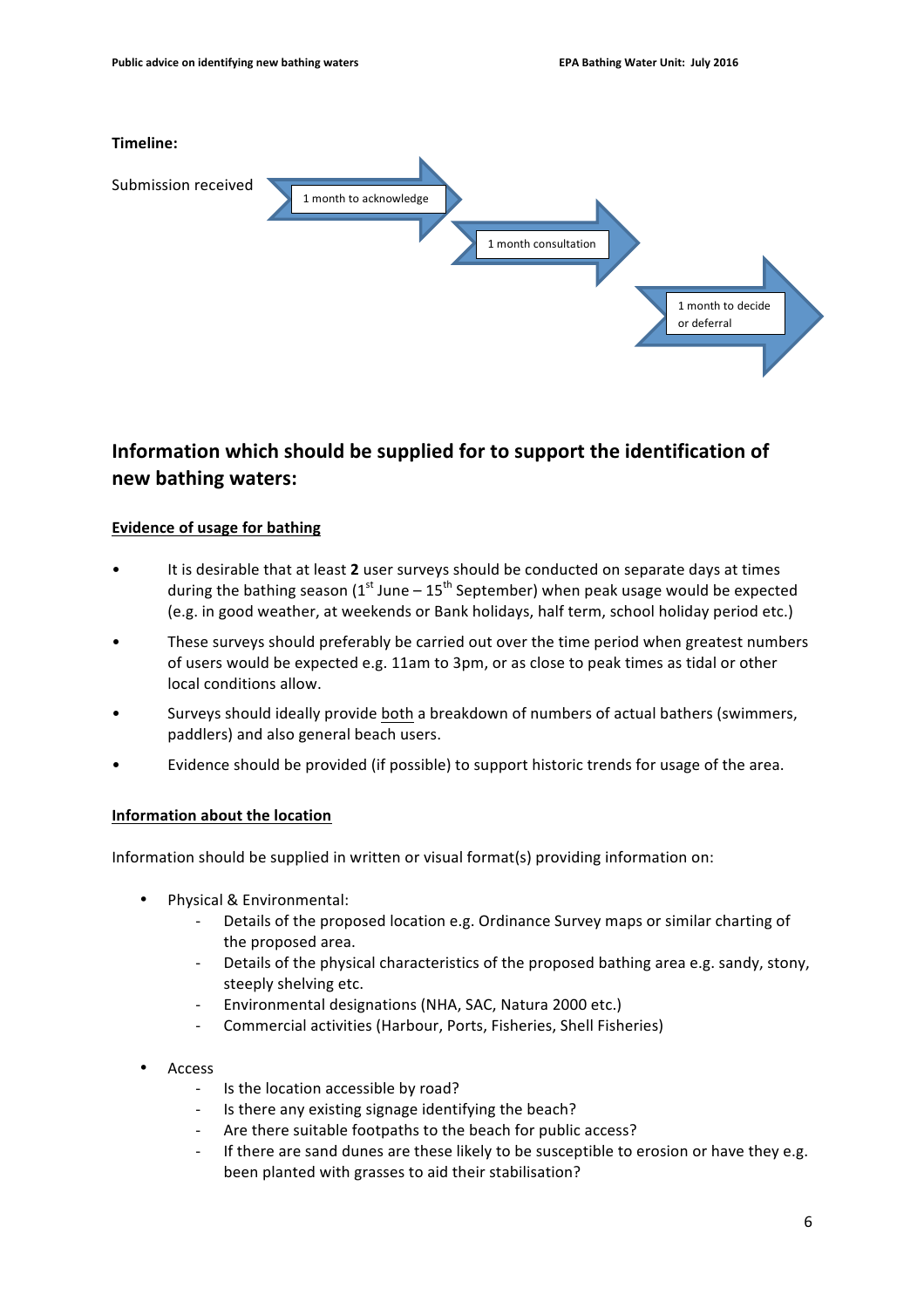- Car Parking
	- Is there adequate car parking for the expected number of users at peak periods?
	- Is parking likely to interfere with other road users?
	- If roadside parking is in use does this impact on grassed areas?
	- Are there suitable facilities for safe storage of bicycles?
- Toilets and Changing facilities
	- Are there accessible Public toilets and / or Changing facilities in the vicinity?
- Facilities / Litter / Recycling bins
	- Are there picnic tables or similar facilities at the location?
	- Are there an adequate number of litter / waste bins?
- Lifeguards / First Aid facilities (information may be available from the local authority)
- Kiosks and shops
	- Are there any commercial facilities in the area of the designated beach?
- Details of any signage advising of any limitations of the location for bathing purposes. These may include signage advising of e.g. rip-tides, unstable sand dunes, or similar dangers.

It is not compulsory for all of the above facilities to be available, or to be met, but their presence provides evidence that there is infrastructure to support and promote the adoption of the water as a bathing area. 

# **Community consultation**

The outcome of any consultation with local groups and organisations that may be affected by any designation should be provided where this has been undertaken e.g.

- Landowners if access is via private lands
- Owners / Operators of on-beach facilities and beachside businesses, in particular cafes and shops that may be affected by the designation of the area as a new bathing water
- Local environmental and civic groups
- Neighbourhood and community representative groups
- Local tourist office or other local tourism body

# **Water quality data**

Details of any available water quality data showing the microbiological quality (*E.coli* and Intestinal Enterococci) should be provided (if available) together with a description of potential pollution sources and their possible impacts.

Where this information is not readily available the local authority may opt to defer their decision pending an evaluation of water quality, potential pollution sources, and /or a general risk assessment based on their knowledge of the area.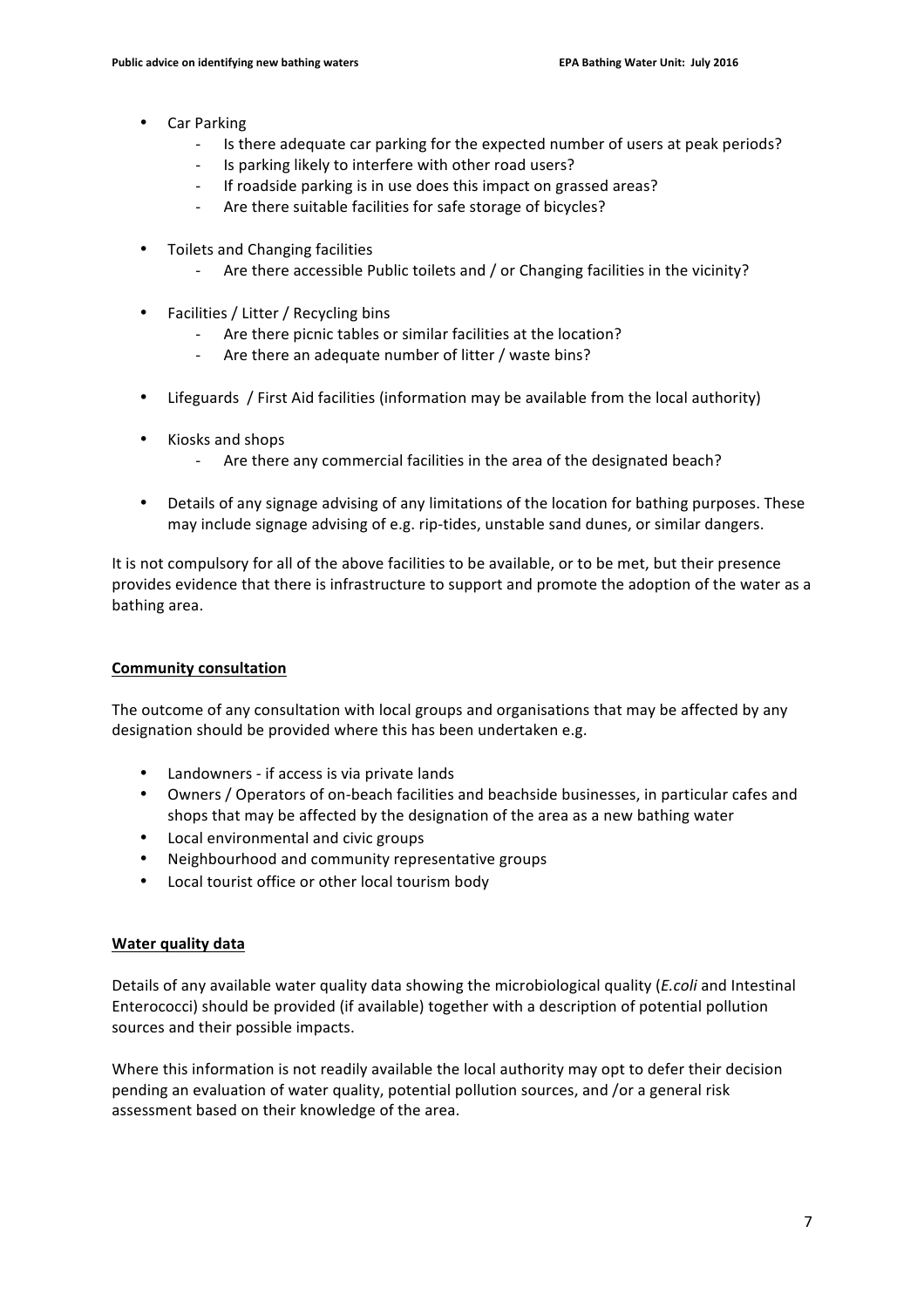# **ANNEX 1 - Application for identification of a new bathing area**

Applicant / Group name :\*

Contact person: \*

Contact address: \*

Contact number: \*

Email address: (optional)

Proposed / Local bathing water name: \*

Ordnance Survey grid ref:\*

Local authority: \*

\* These fields are **mandatory**. Failing to provide the information may result in the application being rejected. All details will be treated with confidentiality. Any additional information about bathing water/beach management which you believe strengthens your application should be included.

## 1. **Evidence** of use

Give a brief description of how the beach / bathing water have been used over the last few years to support your application (if possible) highlighting any recent changes.

For smaller / more remote locations to qualify for identification it is recommended that a minimum of 50 beach users / 10 -15 bathers use the beach or bathing water over the course of a single day during peak times. For larger beaches / more accessible areas at least 100 beach users / 20 -30 **bathers** per day is recommended as a rule of thumb.

'Use' is defined by a person's presence on the beach and the person does not actually need to be in the water to be counted as a beach or (potential) bathing water user. Applicants should provide evidence of this level of use on at least two separate dates, which should preferably be in different months, during the bathing season  $1<sup>st</sup>$  June to  $15<sup>th</sup>$  September.

This information can take the form of dated photographic or video evidence of the general bathing water in use, car counts, or people counts.

| <b>Date</b> | <b>Survey</b><br>ltimes<br>(Start /<br>Finish) | Total No.<br>of beach<br>users | No. of<br>lactual<br>bathers | <b>Weather conditions at</b><br>time of survey | Name, title and organisation<br>affiliation of person undertaking<br>counts, or description of other<br>evidence |
|-------------|------------------------------------------------|--------------------------------|------------------------------|------------------------------------------------|------------------------------------------------------------------------------------------------------------------|
|             |                                                |                                |                              |                                                |                                                                                                                  |
|             |                                                |                                |                              |                                                |                                                                                                                  |
|             |                                                |                                |                              |                                                |                                                                                                                  |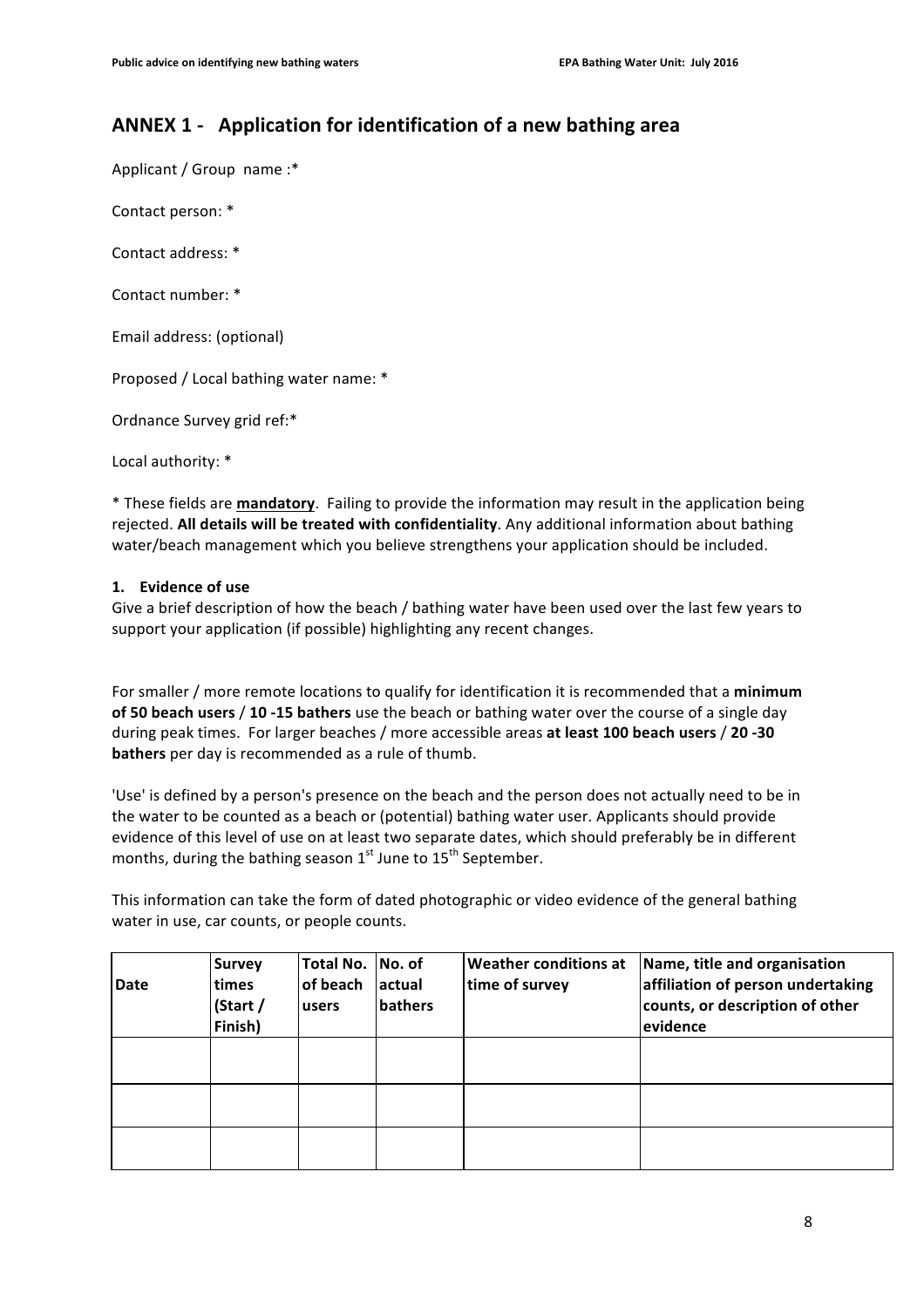## **2. Beach Description and Facilities**

Please submit a map / diagram to accompany this application showing the area proposed to be identified as the bathing water. Give a brief description of:

- The general location of the beach;
- Its physical characteristics (sandy / stony / gently sloping / steep etc.);
- Details of the shore side environment e.g. sand dunes, grassland, marsh, pasture etc.
- Visual aspects of the beach and bathing water in relation to the immediate area (e.g. clean / some / lots of rubbish / some seaweed / lots of seaweed etc.);

|                                                                            | $\bullet$                                                                                                                                                                                | Is the bathing water / beach actively promoted to the public? (E.g. is it sign posted from the<br>main road, promoted by tourist information centres in leaflets, on websites, maps, or<br>YES  <br><b>NO</b><br>through other media?)<br>If yes, please give further information and / or web links: |            |           |  |  |  |  |  |  |
|----------------------------------------------------------------------------|------------------------------------------------------------------------------------------------------------------------------------------------------------------------------------------|-------------------------------------------------------------------------------------------------------------------------------------------------------------------------------------------------------------------------------------------------------------------------------------------------------|------------|-----------|--|--|--|--|--|--|
|                                                                            |                                                                                                                                                                                          | Is there any car parking nearby? YES $\Box$<br><b>NO</b><br>For approx. how many vehicles?                                                                                                                                                                                                            |            |           |  |  |  |  |  |  |
|                                                                            |                                                                                                                                                                                          | If 'No' would parking be likely to impede other road users?                                                                                                                                                                                                                                           | <b>YES</b> | <b>NO</b> |  |  |  |  |  |  |
|                                                                            |                                                                                                                                                                                          | Are there any picnic facilities provided?                                                                                                                                                                                                                                                             | <b>YES</b> | <b>NO</b> |  |  |  |  |  |  |
|                                                                            |                                                                                                                                                                                          | Are there litter / recycling bins provide adjacent to the beach?                                                                                                                                                                                                                                      | <b>YES</b> | <b>NO</b> |  |  |  |  |  |  |
|                                                                            |                                                                                                                                                                                          | Are there any toilet / changing facilities adjacent to the bathing area?                                                                                                                                                                                                                              | <b>YES</b> | <b>NO</b> |  |  |  |  |  |  |
|                                                                            |                                                                                                                                                                                          | Please provide details of the ease of access to the beach / bathing water, including any<br>footpaths and access designed to assist disabled users;                                                                                                                                                   |            |           |  |  |  |  |  |  |
|                                                                            |                                                                                                                                                                                          | Is there any lifeguard / other beach supervision at this site?                                                                                                                                                                                                                                        | <b>YES</b> | <b>NO</b> |  |  |  |  |  |  |
|                                                                            | Briefly describe the content / quality of any information boards or signage located on or<br>٠<br>near the beach and who provided the information. Images of the signs would be helpful. |                                                                                                                                                                                                                                                                                                       |            |           |  |  |  |  |  |  |
|                                                                            |                                                                                                                                                                                          | Are any specific water based activities promoted, and if so by whom? If possible, please<br>submit copies of any available promotional material or web-links to this information.                                                                                                                     |            |           |  |  |  |  |  |  |
| }.                                                                         |                                                                                                                                                                                          | Consultation                                                                                                                                                                                                                                                                                          |            |           |  |  |  |  |  |  |
| Were any local community or business groups consulted?<br><b>YES</b><br>No |                                                                                                                                                                                          |                                                                                                                                                                                                                                                                                                       |            |           |  |  |  |  |  |  |

If 'Yes please provide details of who and their responses

# **4. Water quality**

**3. Consultation**

Please provide details of any water quality data which may be available.

# **NOTE:** Please remember to enclose all supporting documentation with your application.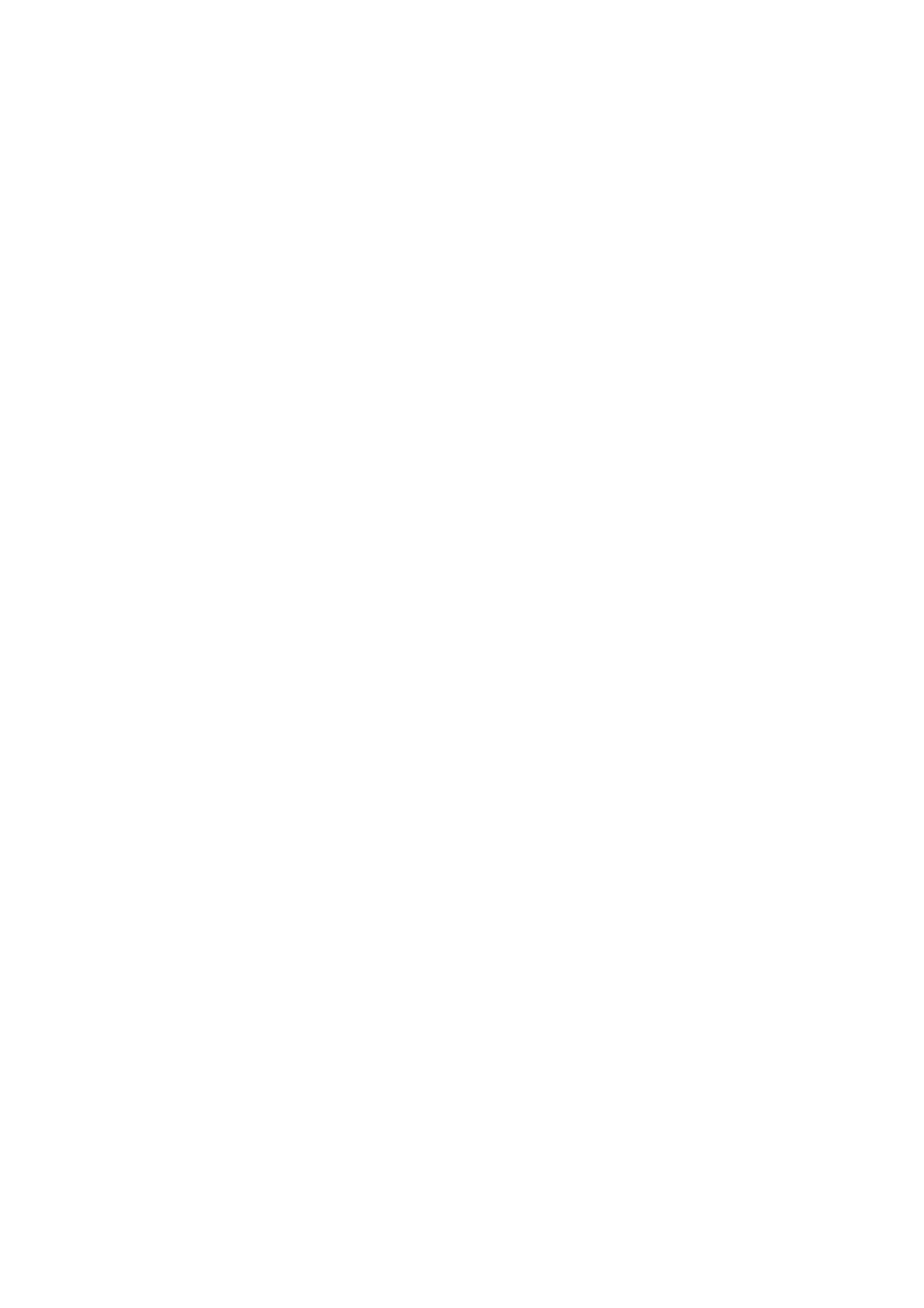## **AN GHNÍOMHAIREACHT UM CHAOMHNÚ COMHSHAOIL**

Tá an Ghníomhaireacht um Chaomhnú Comhshaoil (GCC) freagrach as an gcomhshaol a chaomhnú agus a fheabhsú mar shócmhainn luachmhar do mhuintir na hÉireann. Táimid tiomanta do dhaoine agus don chomhshaol a chosaint ó éifeachtaí díobhálacha na radaíochta agus an truaillithe.

# **Is féidir obair na Gníomhaireachta a roinnt ina trí phríomhréimse:**

**Rialú:** *Déanaimid córais éifeachtacha rialaithe agus comhlíonta comhshaoil a chur i bhfeidhm chun torthaí maithe comhshaoil a sholáthar agus chun díriú orthu siúd nach gcloíonn leis na córais sin.*

**Eolas:** *Soláthraímid sonraí, faisnéis agus measúnú comhshaoil atá ar ardchaighdeán, spriocdhírithe agus tráthúil chun bonn eolais a chur faoin gcinnteoireacht ar gach leibhéal.*

**Tacaíocht:** *Bímid ag saothrú i gcomhar le grúpaí eile chun tacú le comhshaol atá glan, táirgiúil agus cosanta go maith, agus le hiompar a chuirfidh le comhshaol inbhuanaithe.*

# **Ár bhFreagrachtaí**

#### **Ceadúnú**

Déanaimid na gníomhaíochtaí seo a leanas a rialú ionas nach ndéanann siad dochar do shláinte an phobail ná don chomhshaol:

- saoráidí dramhaíola *(m.sh. láithreáin líonta talún, loisceoirí, stáisiúin aistrithe dramhaíola)*;
- gníomhaíochtaí tionsclaíocha ar scála mór *(m.sh. déantúsaíocht cógaisíochta, déantúsaíocht stroighne, stáisiúin chumhachta)*;
- an diantalmhaíocht *(m.sh. muca, éanlaith)*;
- úsáid shrianta agus scaoileadh rialaithe Orgánach Géinmhodhnaithe *(OGM)*;
- foinsí radaíochta ianúcháin *(m.sh. trealamh x-gha agus radaiteiripe, foinsí tionsclaíocha)*;
- áiseanna móra stórála peitril;
- scardadh dramhuisce;
- gníomhaíochtaí dumpála ar farraige.

#### **Forfheidhmiú Náisiúnta i leith Cúrsaí Comhshaoil**

- Clár náisiúnta iniúchtaí agus cigireachtaí a dhéanamh gach bliain ar shaoráidí a bhfuil ceadúnas ón nGníomhaireacht acu.
- Maoirseacht a dhéanamh ar fhreagrachtaí cosanta comhshaoil na n-údarás áitiúil.
- Caighdeán an uisce óil, arna sholáthar ag soláthraithe uisce phoiblí, a mhaoirsiú.
- Obair le húdaráis áitiúla agus le gníomhaireachtaí eile chun dul i ngleic le coireanna comhshaoil trí chomhordú a dhéanamh ar líonra forfheidhmiúcháin náisiúnta, trí dhíriú ar chiontóirí, agus trí mhaoirsiú a dhéanamh ar leasúchán.
- Cur i bhfeidhm rialachán ar nós na Rialachán um Dhramhthrealamh Leictreach agus Leictreonach (DTLL), um Shrian ar Shubstaintí Guaiseacha agus na Rialachán um rialú ar shubstaintí a ídíonn an ciseal ózóin.
- An dlí a chur orthu siúd a bhriseann dlí an chomhshaoil agus a dhéanann dochar don chomhshaol.

## **Bainistíocht Uisce**

- Monatóireacht agus tuairisciú a dhéanamh ar cháilíocht aibhneacha, lochanna, uiscí idirchriosacha agus cósta na hÉireann, agus screamhuiscí; leibhéil uisce agus sruthanna aibhneacha a thomhas.
- Comhordú náisiúnta agus maoirsiú a dhéanamh ar an gCreat-Treoir Uisce.
- Monatóireacht agus tuairisciú a dhéanamh ar Cháilíocht an Uisce Snámha.

## **Monatóireacht, Anailís agus Tuairisciú ar an gComhshaol**

- Monatóireacht a dhéanamh ar cháilíocht an aeir agus Treoir an AE maidir le hAer Glan don Eoraip (CAFÉ) a chur chun feidhme.
- Tuairisciú neamhspleách le cabhrú le cinnteoireacht an rialtais náisiúnta agus na n-údarás áitiúil *(m.sh. tuairisciú tréimhsiúil ar staid Chomhshaol na hÉireann agus Tuarascálacha ar Tháscairí)*.

#### **Rialú Astaíochtaí na nGás Ceaptha Teasa in Éirinn**

- Fardail agus réamh-mheastacháin na hÉireann maidir le gáis cheaptha teasa a ullmhú.
- An Treoir maidir le Trádáil Astaíochtaí a chur chun feidhme i gcomhair breis agus 100 de na táirgeoirí dé-ocsaíde carbóin is mó in Éirinn.

## **Taighde agus Forbairt Comhshaoil**

• Taighde comhshaoil a chistiú chun brúnna a shainaithint, bonn eolais a chur faoi bheartais, agus réitigh a sholáthar i réimsí na haeráide, an uisce agus na hinbhuanaitheachta.

#### **Measúnacht Straitéiseach Timpeallachta**

• Measúnacht a dhéanamh ar thionchar pleananna agus clár beartaithe ar an gcomhshaol in Éirinn *(m.sh. mórphleananna forbartha)*.

#### **Cosaint Raideolaíoch**

- Monatóireacht a dhéanamh ar leibhéil radaíochta, measúnacht a dhéanamh ar nochtadh mhuintir na hÉireann don radaíocht ianúcháin.
- Cabhrú le pleananna náisiúnta a fhorbairt le haghaidh éigeandálaí ag eascairt as taismí núicléacha.
- Monatóireacht a dhéanamh ar fhorbairtí thar lear a bhaineann le saoráidí núicléacha agus leis an tsábháilteacht raideolaíochta.
- Sainseirbhísí cosanta ar an radaíocht a sholáthar, nó maoirsiú a dhéanamh ar sholáthar na seirbhísí sin.

#### **Treoir, Faisnéis Inrochtana agus Oideachas**

- Comhairle agus treoir a chur ar fáil d'earnáil na tionsclaíochta agus don phobal maidir le hábhair a bhaineann le caomhnú an chomhshaoil agus leis an gcosaint raideolaíoch.
- Faisnéis thráthúil ar an gcomhshaol ar a bhfuil fáil éasca a chur ar fáil chun rannpháirtíocht an phobail a spreagadh sa chinnteoireacht i ndáil leis an gcomhshaol *(m.sh. Timpeall an Tí, léarscáileanna radóin)*.
- Comhairle a chur ar fáil don Rialtas maidir le hábhair a bhaineann leis an tsábháilteacht raideolaíoch agus le cúrsaí práinnfhreagartha.
- Plean Náisiúnta Bainistíochta Dramhaíola Guaisí a fhorbairt chun dramhaíl ghuaiseach a chosc agus a bhainistiú.

## **Múscailt Feasachta agus Athrú Iompraíochta**

- Feasacht chomhshaoil níos fearr a ghiniúint agus dul i bhfeidhm ar athrú iompraíochta dearfach trí thacú le gnóthais, le pobail agus le teaghlaigh a bheith níos éifeachtúla ar acmhainní.
- Tástáil le haghaidh radóin a chur chun cinn i dtithe agus in ionaid oibre, agus gníomhartha leasúcháin a spreagadh nuair is gá.

## **Bainistíocht agus struchtúr na Gníomhaireachta um Chaomhnú Comhshaoil**

Tá an ghníomhaíocht á bainistiú ag Bord lánaimseartha, ar a bhfuil Ard-Stiúrthóir agus cúigear Stiúrthóirí. Déantar an obair ar fud cúig cinn d'Oifigí:

- An Oifig um Inmharthanacht Comhshaoil
- An Oifig Forfheidhmithe i leith cúrsaí Comhshaoil
- An Oifig um Fianaise is Measúnú
- An Oifig um Cosaint Raideolaíoch
- An Oifig Cumarsáide agus Seirbhísí Corparáideacha

Tá Coiste Comhairleach ag an nGníomhaireacht le cabhrú léi. Tá dáréag comhaltaí air agus tagann siad le chéile go rialta le plé a dhéanamh ar ábhair imní agus le comhairle a chur ar an mBord.